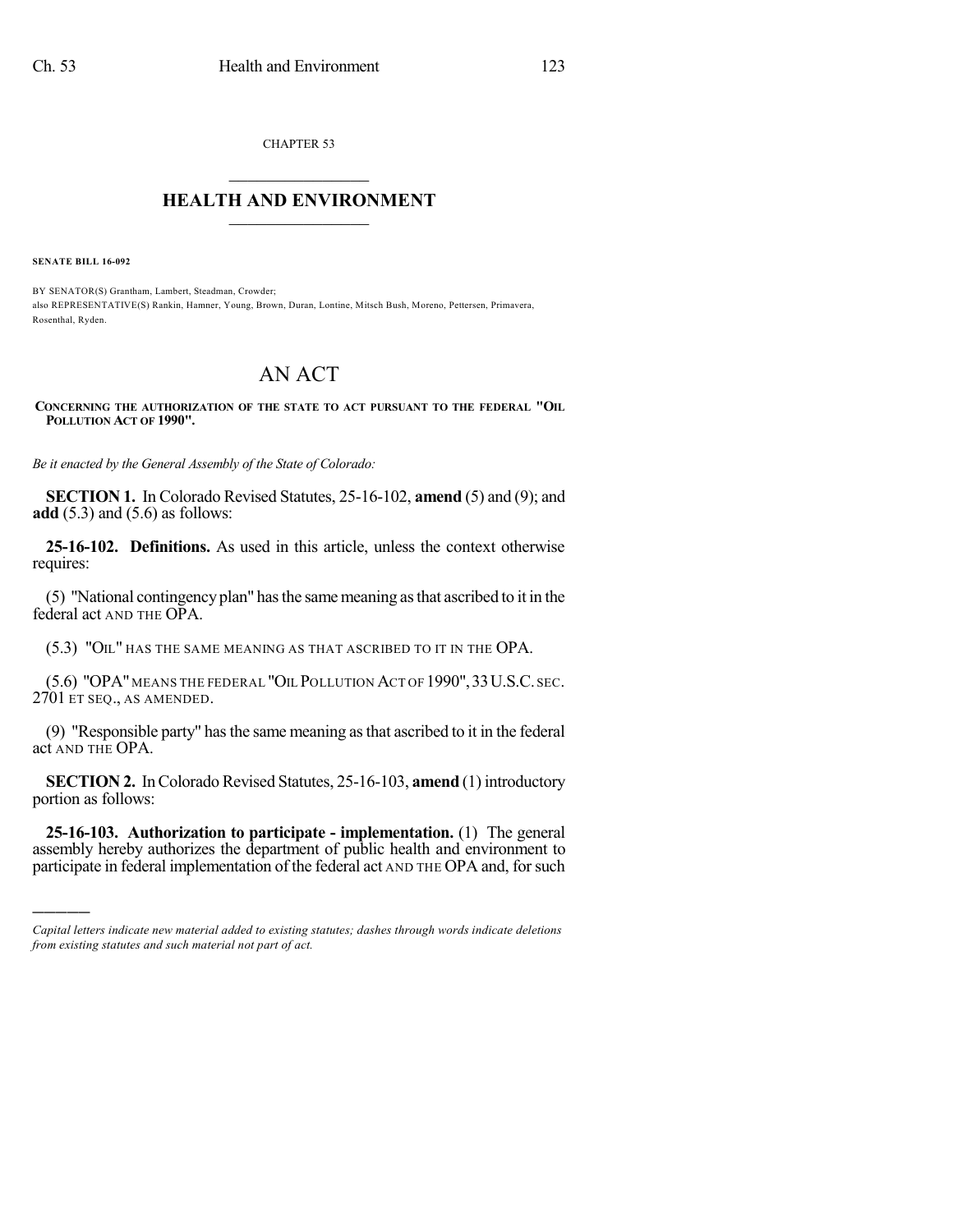purpose, the department has the authority to participate in the selection and performance of responses and remedial actions and to enter into cooperative agreements with the federal government providing for remedial actions and responses. The department, with the consent of the governor, has the authority to decline to participate with the federal government on remedial actions which the department determines are not in the interest of the state. Any cooperative agreements entered into under this article may provide assurances acceptable to the federal government that:

**SECTION 3.** In Colorado Revised Statutes, 25-16-104.5, **amend** (1.7) (b) (II) as follows:

**25-16-104.5. Solid waste user fee - imposed - rate - direction - legislative declaration - repeal.** (1.7) (b) (II) The portions of the fee imposed under this subsection (1.7) that are collected for the costs described in subparagraphs(II) and  $(III)$  of paragraph (a) of this subsection  $(1.7)$  shall be transmitted to the department for deposit into the hazardous substance response fund created in section 25-16-104.6. The department may expend moneys MONEY from the portion of the fee collected under subparagraph (III) of paragraph (a) of this subsection (1.7) to compensate the department of law for all or a portion of the expenses incurred for services rendered under the federal act AND THE OPA, as billed to the department by the department of law.

**SECTION 4.** In Colorado Revised Statutes, 25-16-104.6, **amend** (1) (a), (2.5) introductory portion, and (2.5) (a) as follows:

**25-16-104.6. Fund established - administration - revenue sources - use.** (1) (a) There is hereby established in the state treasury the hazardous substance response fund. The fund shall be IS composed of any moneys MONEY that the general assembly may choose to appropriate from the general fund, and any moneys MONEY derived from the fee imposed pursuant to section 25-16-104.5, and any interest derived therefrom; any moneys MONEY recovered from responsible parties pursuant to the federal act OR THE OPA that are not generated by the state litigating as trustee for natural resources pursuant to section  $25$ -16-104.7; any moneys MONEY recovered through litigation by the state pursuant to the federal act OR THE OPA that are designated for future response cost; and any other moneys MONEY derived from public or private sources that may be credited to the fund. Moneys MONEY in the fund shall be annually appropriated by the general assembly, subject to the provisions of section 25-16-104, shall remain REMAINS available for the purposes of this article, and shall DOES not revert or be transferred to the general fund of the state at the end of any fiscal year. If the fund balance exceeds ten million dollars in any state fiscal year and the fund balance is not projected to fall below ten million dollars within twenty-four months, the department shall evaluate the need to reduce feesto bring the balance of the fund below ten million dollars, and shall present the evaluation to the commission.

 $(2.5)$  Moneys MONEY in the hazardous substance response fund created pursuant to this section may be appropriated as follows:

(a) To finance any litigation arising under this part 1,  $\sigma$ r the federal act, OR THE OPA on behalf of the state;